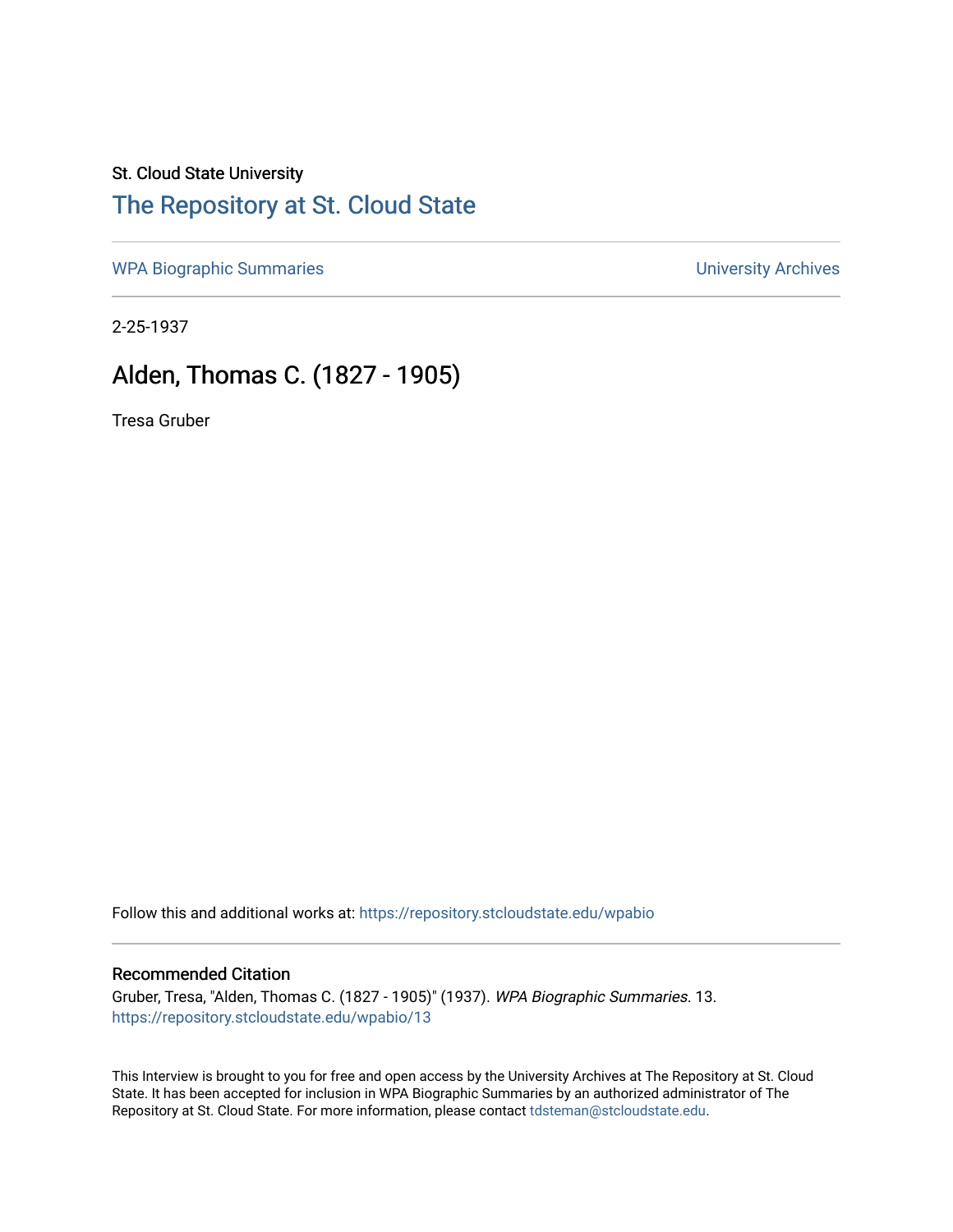$\begin{array}{l} \left\langle \cdot \right\rangle_{\text{max}} & \left\langle \cdot \right\rangle_{\text{max}} \end{array}$ 

ALDEN, THOMAS C. File No. 7 12

Thomas C. Alden, was born in Hartford, Conneticut, November 1, 1827; engaged in commerce on the Pacific, 1848 to 1856, in which he was very successful; settled in St. Cloud, Minnesota; engaged in the butcher business, 1860 to 1865; owned a farm, part of which was on the site of St. Cloud; served as second lieutenant in the war against the Sioux.

> Copied from: Minnesota Biographies Page 7 Date Copied: February 25, 1937 Copied by: Tresa Gruber